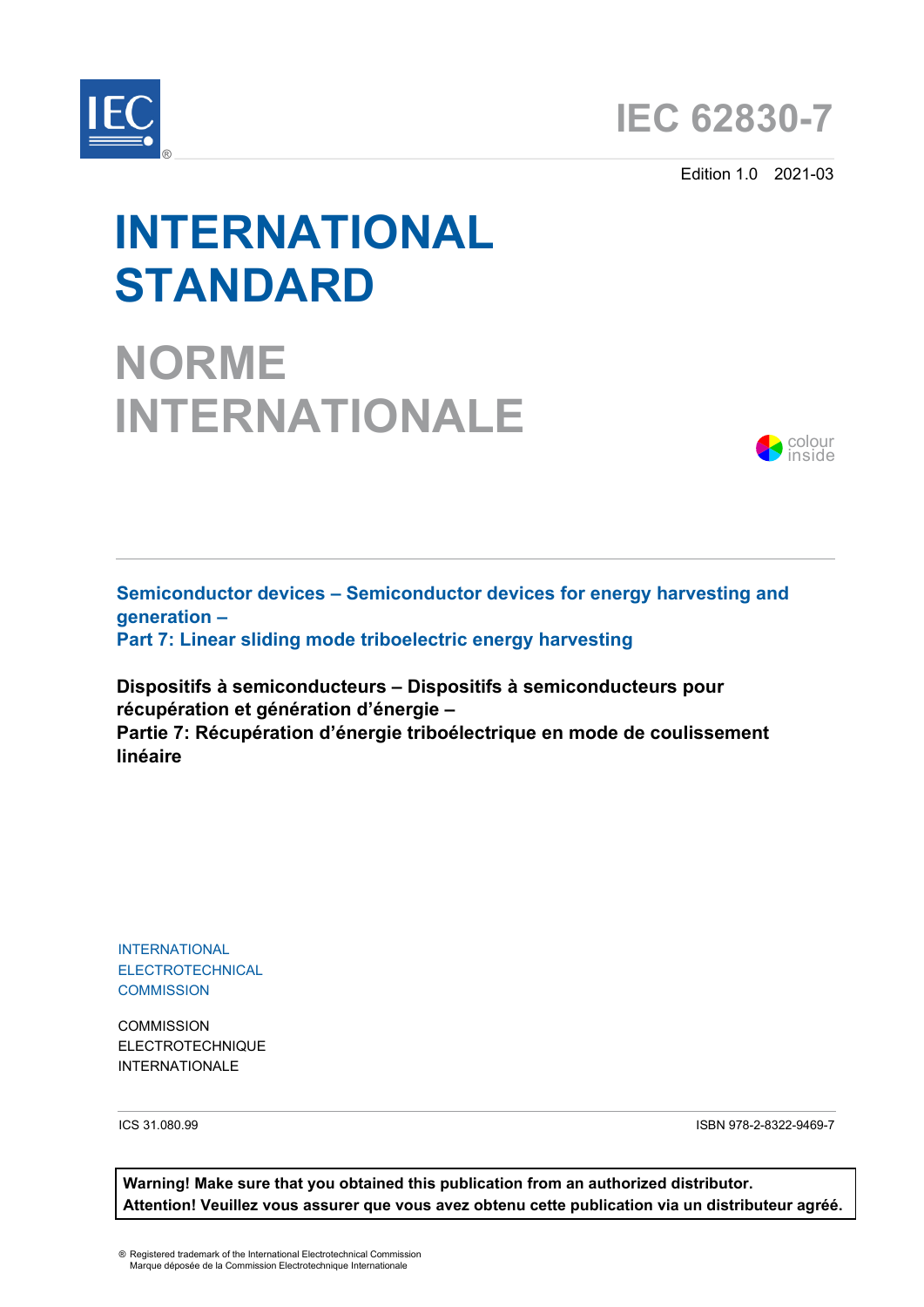# CONTENTS

| 1              |       |                                                                                    |  |
|----------------|-------|------------------------------------------------------------------------------------|--|
| 2              |       |                                                                                    |  |
| 3              |       |                                                                                    |  |
|                | 3.1   |                                                                                    |  |
|                | 3.2   |                                                                                    |  |
|                | 3.3   |                                                                                    |  |
| $\overline{4}$ |       |                                                                                    |  |
|                | 4.1   |                                                                                    |  |
|                | 4.2   |                                                                                    |  |
|                | 4.3   |                                                                                    |  |
| 5              |       |                                                                                    |  |
|                | 5.1   |                                                                                    |  |
|                | 5.2   |                                                                                    |  |
|                | 5.2.1 |                                                                                    |  |
|                | 5.2.2 |                                                                                    |  |
|                | 5.2.3 |                                                                                    |  |
|                | 5.2.4 |                                                                                    |  |
|                | 5.2.5 |                                                                                    |  |
|                | 5.2.6 |                                                                                    |  |
|                | 5.2.7 |                                                                                    |  |
|                | 5.3   |                                                                                    |  |
|                | 5.3.1 |                                                                                    |  |
|                | 5.3.2 |                                                                                    |  |
|                | 5.3.3 |                                                                                    |  |
|                | 5.3.4 |                                                                                    |  |
|                | 5.3.5 |                                                                                    |  |
|                | 5.3.6 |                                                                                    |  |
|                | 5.3.7 |                                                                                    |  |
| 6              |       |                                                                                    |  |
|                |       |                                                                                    |  |
|                | A.1   |                                                                                    |  |
|                | A.2   |                                                                                    |  |
|                |       |                                                                                    |  |
|                |       | Annex C (informative) Example of measurement for linear sliding mode triboelectric |  |
|                |       |                                                                                    |  |
|                | C.1   |                                                                                    |  |
|                | C.2   |                                                                                    |  |
|                | C.2.1 | Weight and dimension of tested sliding mode triboelectric energy                   |  |
|                | C.2.2 | Type, frequency, acceleration and displacement conditions of energy                |  |
|                | C.2.3 | Measurement conditions and measurement results for open-circuit                    |  |
|                | C.2.4 | Measurement condition and measurement results for short-circuit                    |  |
|                |       |                                                                                    |  |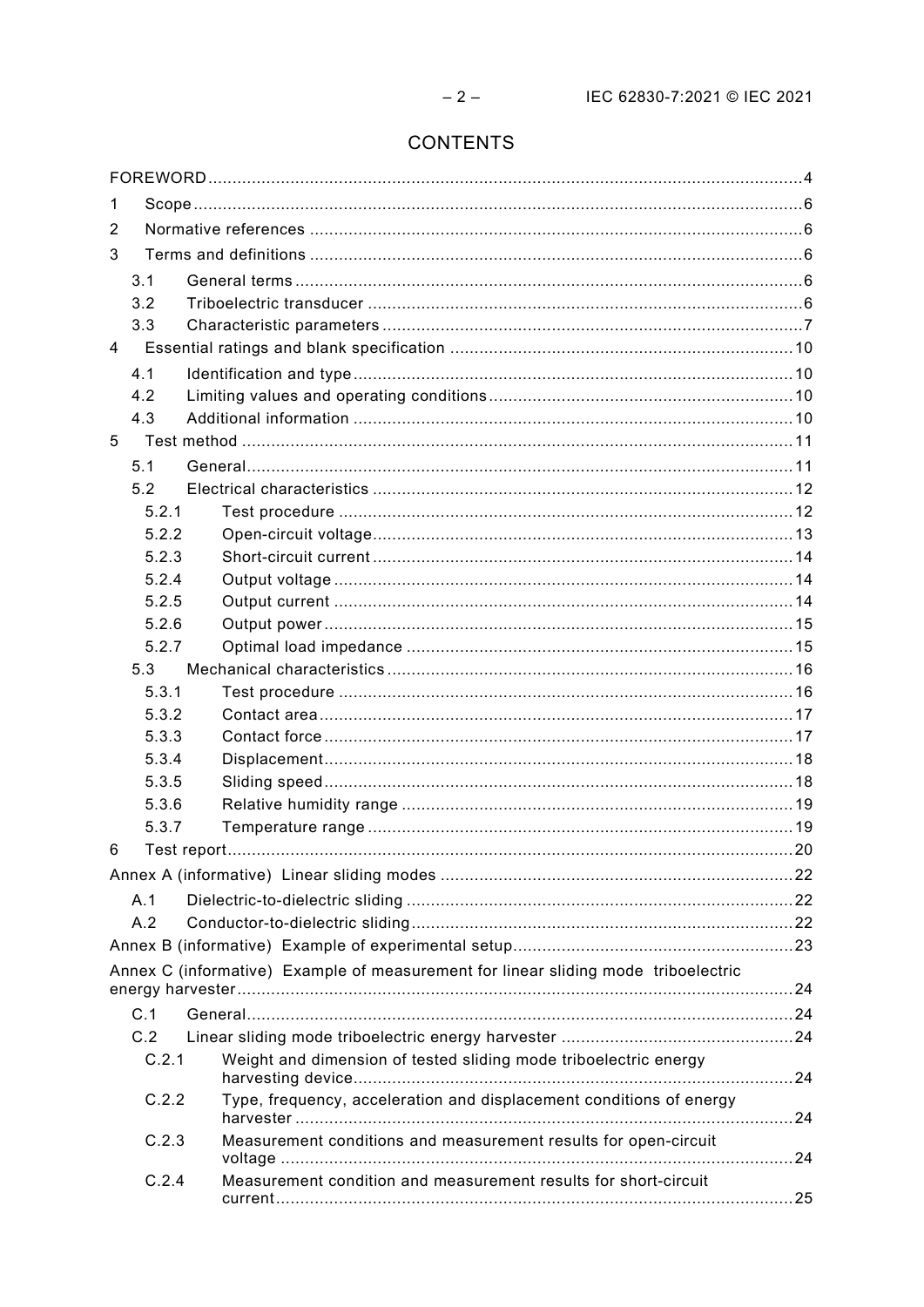| C.2.5 | Measurement conditions and measurement results for different                          |  |
|-------|---------------------------------------------------------------------------------------|--|
| C.2.6 | Measurement conditions and measurement results for different                          |  |
|       |                                                                                       |  |
| C.2.7 | Measurement conditions and measurement results for different                          |  |
| C.2.8 | Measurement conditions and measurement results for output voltage                     |  |
| C.2.9 | Measurement conditions and measurement results for output power29                     |  |
|       |                                                                                       |  |
|       |                                                                                       |  |
|       | Figure 1 - Schematic of linear sliding mode triboelectric energy harvester7           |  |
|       | Figure 2 – Equivalent circuit diagram of linear sliding mode triboelectric energy     |  |
|       | Figure 3 - Measurement procedure for sliding mode triboelectric energy harvester 11   |  |
|       | Figure 4 – Test setup for the electrical characteristics of linear sliding mode       |  |
|       |                                                                                       |  |
|       |                                                                                       |  |
|       |                                                                                       |  |
|       |                                                                                       |  |
|       |                                                                                       |  |
|       | Figure 9 - Block diagram of a test setup for evaluating the reliability  16           |  |
|       |                                                                                       |  |
|       |                                                                                       |  |
|       | Figure 12 - Output voltage for varying displacement between interfacing layers  18    |  |
|       |                                                                                       |  |
|       |                                                                                       |  |
|       |                                                                                       |  |
|       | Figure A.1 - Operation modes of linear sliding mode triboelectric energy harvester 22 |  |
|       | Figure B.1 - Experimental setup for testing linear sliding mode triboelectric energy  |  |
|       |                                                                                       |  |
|       |                                                                                       |  |
|       |                                                                                       |  |
|       | Figure C.4 - Voltage waveform at 5 Hz frequency for different accelerations 26        |  |
|       |                                                                                       |  |
|       |                                                                                       |  |
|       | Figure C.7 - Output voltage for varying displacements between interfacing layers at 5 |  |
|       |                                                                                       |  |
|       |                                                                                       |  |
|       |                                                                                       |  |

| Table 1 – Specification parameters for linear sliding mode triboelectric energy |  |
|---------------------------------------------------------------------------------|--|
|                                                                                 |  |
|                                                                                 |  |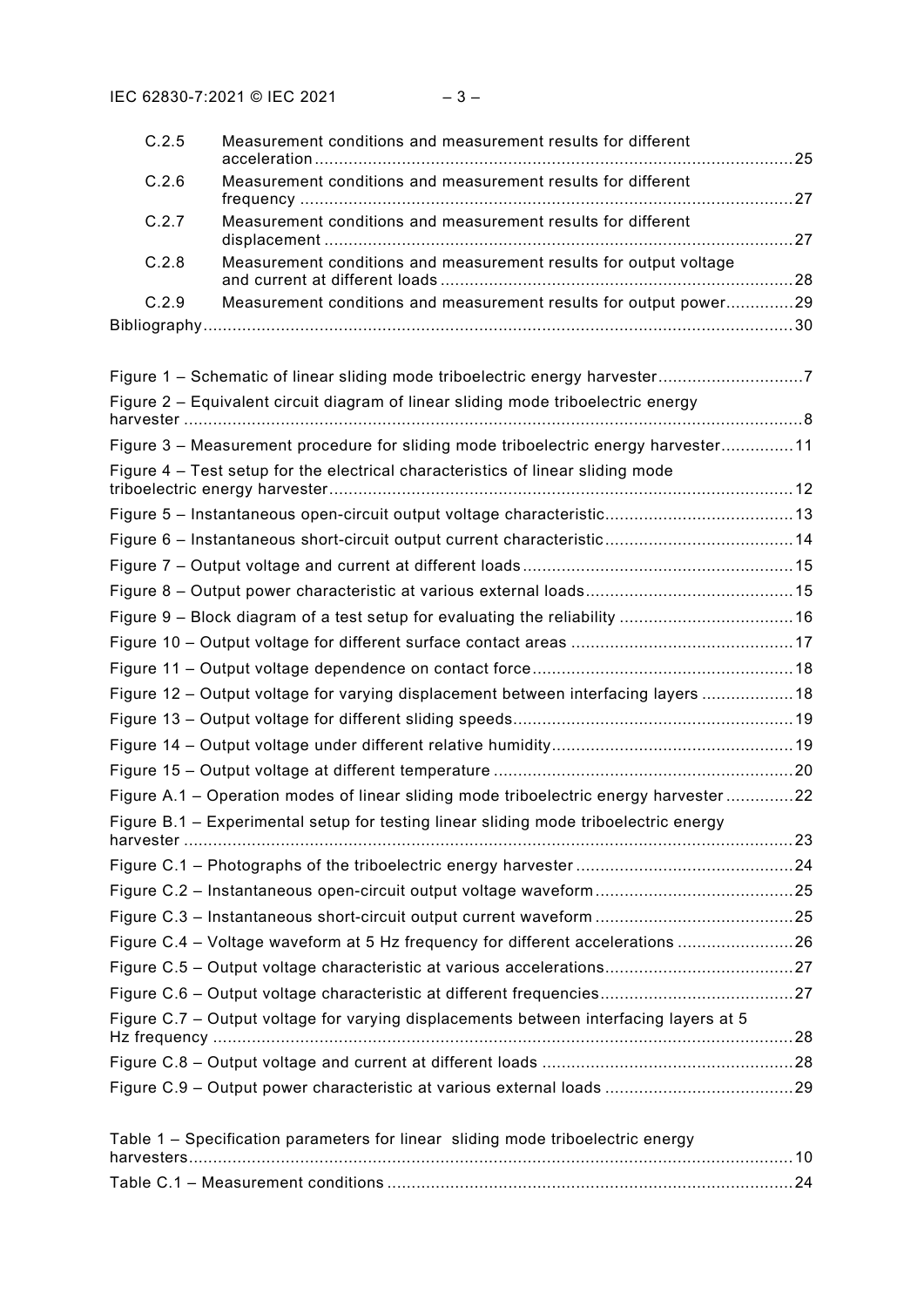#### INTERNATIONAL ELECTROTECHNICAL COMMISSION

\_\_\_\_\_\_\_\_\_\_\_\_

#### **SEMICONDUCTOR DEVICES – SEMICONDUCTOR DEVICES FOR ENERGY HARVESTING AND GENERATION –**

#### **Part 7: Linear sliding mode triboelectric energy harvesting**

#### FOREWORD

- <span id="page-3-0"></span>1) The International Electrotechnical Commission (IEC) is a worldwide organization for standardization comprising all national electrotechnical committees (IEC National Committees). The object of IEC is to promote international co-operation on all questions concerning standardization in the electrical and electronic fields. To this end and in addition to other activities, IEC publishes International Standards, Technical Specifications, Technical Reports, Publicly Available Specifications (PAS) and Guides (hereafter referred to as "IEC Publication(s)"). Their preparation is entrusted to technical committees; any IEC National Committee interested in the subject dealt with may participate in this preparatory work. International, governmental and nongovernmental organizations liaising with the IEC also participate in this preparation. IEC collaborates closely with the International Organization for Standardization (ISO) in accordance with conditions determined by agreement between the two organizations.
- 2) The formal decisions or agreements of IEC on technical matters express, as nearly as possible, an international consensus of opinion on the relevant subjects since each technical committee has representation from all interested IEC National Committees.
- 3) IEC Publications have the form of recommendations for international use and are accepted by IEC National Committees in that sense. While all reasonable efforts are made to ensure that the technical content of IEC Publications is accurate, IEC cannot be held responsible for the way in which they are used or for any misinterpretation by any end user.
- 4) In order to promote international uniformity, IEC National Committees undertake to apply IEC Publications transparently to the maximum extent possible in their national and regional publications. Any divergence between any IEC Publication and the corresponding national or regional publication shall be clearly indicated in the latter.
- 5) IEC itself does not provide any attestation of conformity. Independent certification bodies provide conformity assessment services and, in some areas, access to IEC marks of conformity. IEC is not responsible for any services carried out by independent certification bodies.
- 6) All users should ensure that they have the latest edition of this publication.
- 7) No liability shall attach to IEC or its directors, employees, servants or agents including individual experts and members of its technical committees and IEC National Committees for any personal injury, property damage or other damage of any nature whatsoever, whether direct or indirect, or for costs (including legal fees) and expenses arising out of the publication, use of, or reliance upon, this IEC Publication or any other IEC Publications.
- 8) Attention is drawn to the Normative references cited in this publication. Use of the referenced publications is indispensable for the correct application of this publication.
- 9) Attention is drawn to the possibility that some of the elements of this IEC Publication may be the subject of patent rights. IEC shall not be held responsible for identifying any or all such patent rights.

International Standard IEC 62830-7 has been prepared by IEC technical committee 47: Semiconductor devices.

The text of this International Standard is based on the following documents:

| <b>FDIS</b>  | Report on voting |
|--------------|------------------|
| 47/2676/FDIS | 47/2686/RVD      |

Full information on the voting for the approval of this International Standard can be found in the report on voting indicated in the above table.

This document has been drafted in accordance with the ISO/IEC Directives, Part 2.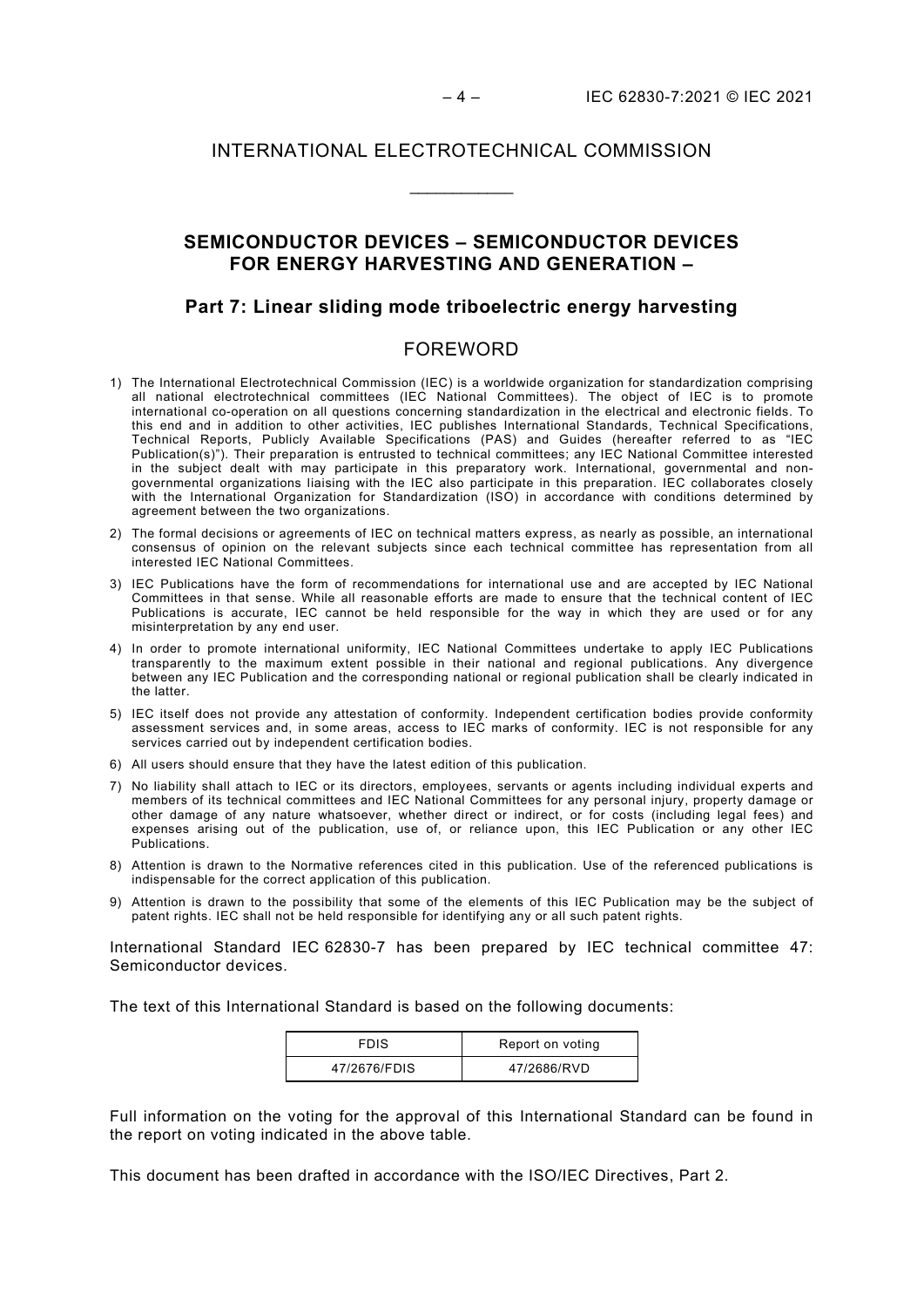A list of all parts in the IEC 62830 series, published under the general title *Semiconductor devices – Semiconductor devices for energy harvesting and generation*, can be found on the IEC website.

The committee has decided that the contents of this document will remain unchanged until the stability date indicated on the IEC website under "http://webstore.iec.ch" in the data related to the specific document. At this date, the document will be

- reconfirmed,
- withdrawn,
- replaced by a revised edition, or
- amended.

**IMPORTANT – The "colour inside" logo on the cover page of this document indicates that it contains colours which are considered to be useful for the correct understanding of its contents. Users should therefore print this document using a colour printer.**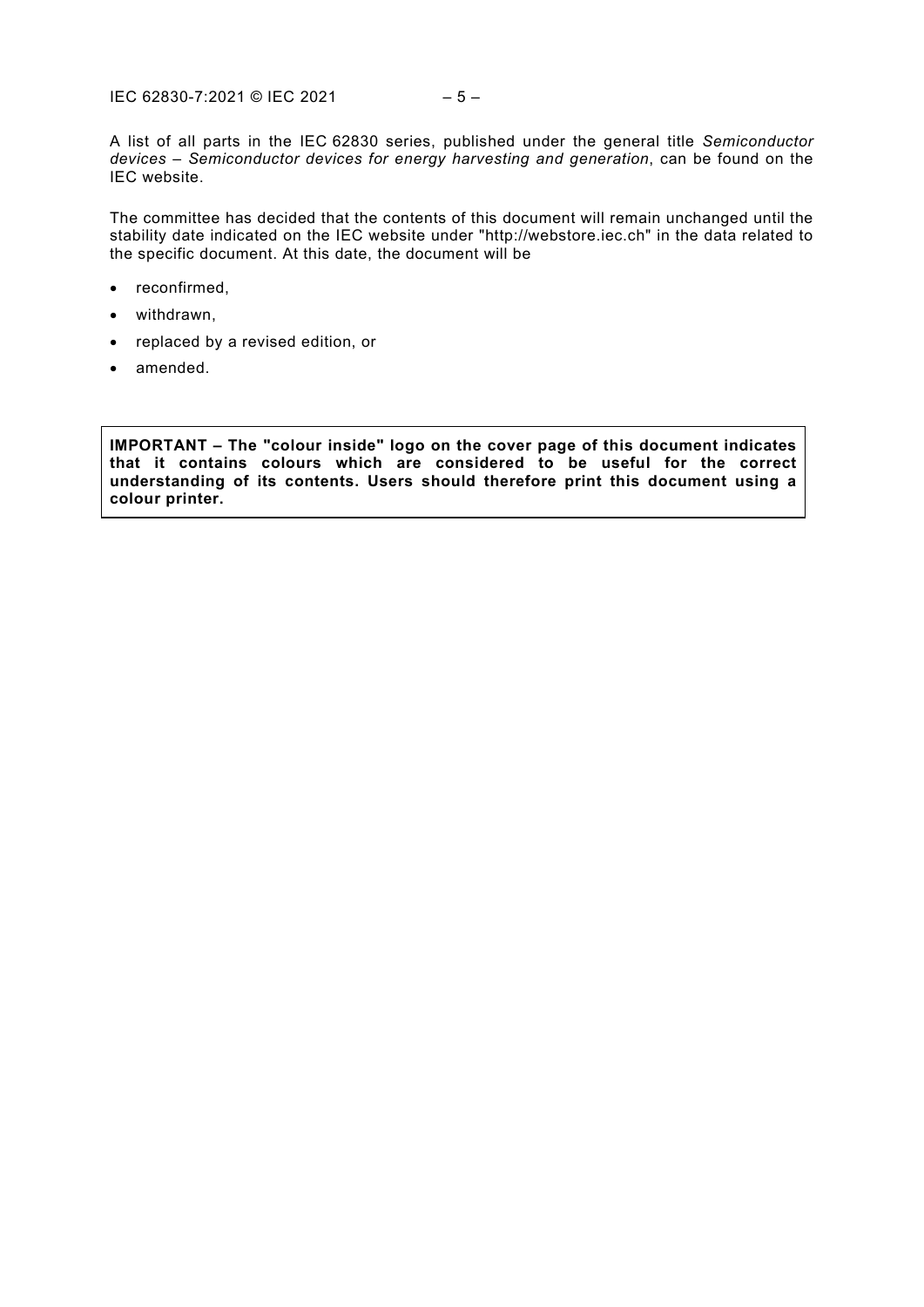## **SEMICONDUCTOR DEVICES – SEMICONDUCTOR DEVICES FOR ENERGY HARVESTING AND GENERATION –**

# **Part 7: Linear sliding mode triboelectric energy harvesting**

## <span id="page-5-0"></span>**1 Scope**

This part of IEC 62830 defines terms, definitions, symbols, configurations, and test methods that can be used to evaluate and determine the performance characteristics of linear sliding mode triboelectric energy harvesting devices for practical use. This document is applicable to energy harvesting devices for consumer, general industries, military and aerospace applications without any limitations on device technology and size.

#### <span id="page-5-1"></span>**2 Normative references**

<span id="page-5-4"></span><span id="page-5-3"></span><span id="page-5-2"></span>There are no normative references in this document.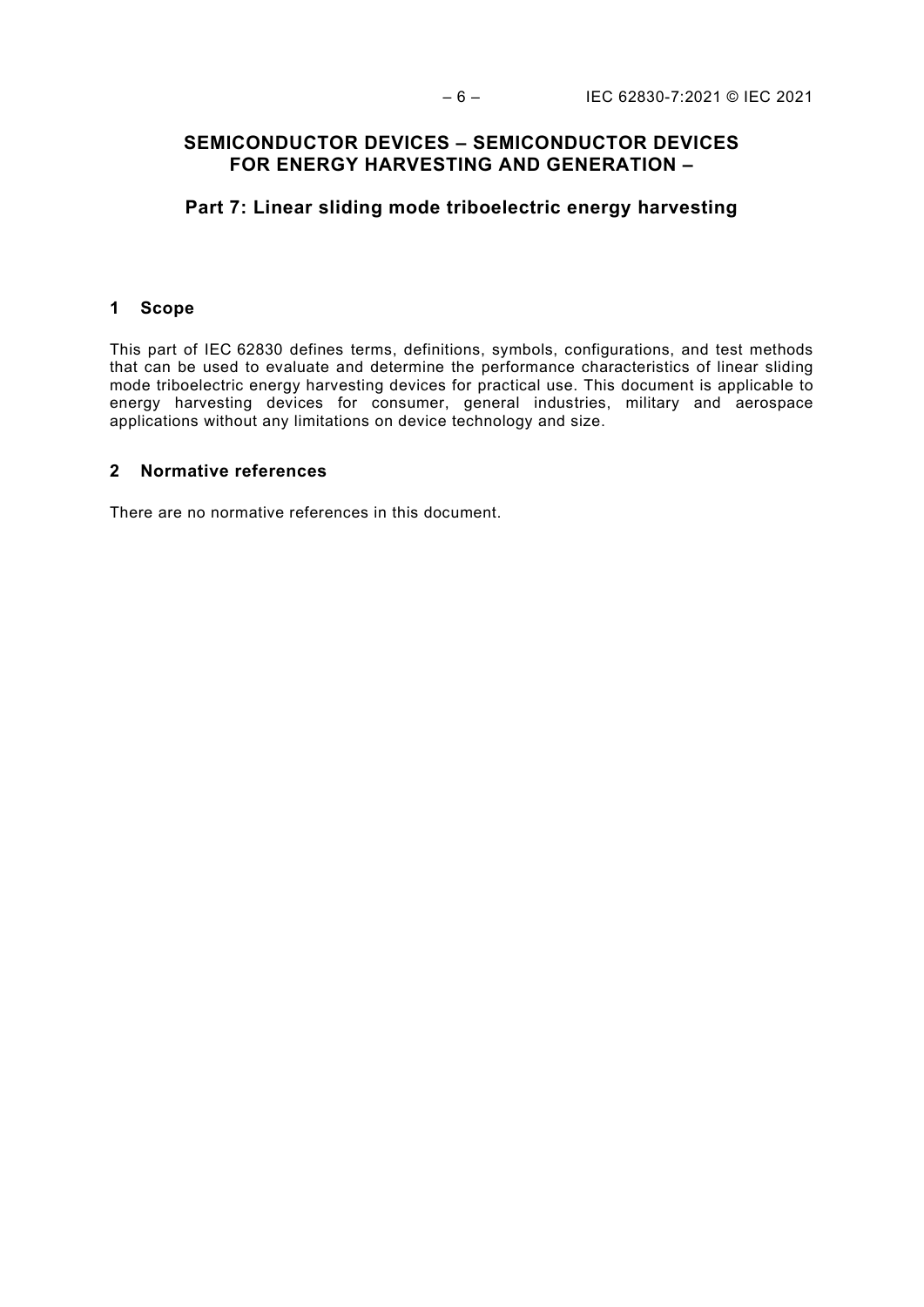# SOMMAIRE

| 1              |       |                                                                                                                                  |  |
|----------------|-------|----------------------------------------------------------------------------------------------------------------------------------|--|
| 2              |       |                                                                                                                                  |  |
| 3              |       |                                                                                                                                  |  |
|                | 3.1   |                                                                                                                                  |  |
|                | 3.2   |                                                                                                                                  |  |
|                | 3.3   |                                                                                                                                  |  |
| $\overline{4}$ |       |                                                                                                                                  |  |
|                | 4.1   |                                                                                                                                  |  |
|                | 4.2   |                                                                                                                                  |  |
|                | 4.3   |                                                                                                                                  |  |
| 5              |       |                                                                                                                                  |  |
|                | 5.1   |                                                                                                                                  |  |
|                | 5.2   |                                                                                                                                  |  |
|                | 5.2.1 |                                                                                                                                  |  |
|                | 5.2.2 |                                                                                                                                  |  |
|                | 5.2.3 |                                                                                                                                  |  |
|                | 5.2.4 |                                                                                                                                  |  |
|                | 5.2.5 |                                                                                                                                  |  |
|                | 5.2.6 |                                                                                                                                  |  |
|                | 5.2.7 |                                                                                                                                  |  |
|                | 5.3   |                                                                                                                                  |  |
|                | 5.3.1 |                                                                                                                                  |  |
|                | 5.3.2 |                                                                                                                                  |  |
|                | 5.3.3 |                                                                                                                                  |  |
|                | 5.3.4 |                                                                                                                                  |  |
|                | 5.3.5 |                                                                                                                                  |  |
|                | 5.3.6 |                                                                                                                                  |  |
|                | 5.3.7 |                                                                                                                                  |  |
| 6              |       |                                                                                                                                  |  |
|                |       |                                                                                                                                  |  |
|                | A.1   |                                                                                                                                  |  |
|                | A.2   |                                                                                                                                  |  |
|                |       |                                                                                                                                  |  |
|                |       | Annexe C (informative) Exemple de mesure pour un récupérateur d'énergie                                                          |  |
|                |       |                                                                                                                                  |  |
|                | C.1   |                                                                                                                                  |  |
|                | C.2   | Récupérateur d'énergie triboélectrique en mode de coulissement linéaire56                                                        |  |
|                | C.2.1 | Poids et dimensions du dispositif de récupération d'énergie<br>triboélectrique en mode de coulissement linéaire soumis à essai56 |  |
|                | C.2.2 | Type, fréquence, conditions d'accélération et de déplacement du                                                                  |  |
|                | C.2.3 | Conditions de mesure et résultats des mesures de la tension en circuit                                                           |  |
|                | C.2.4 | Conditions de mesure et résultats des mesures du courant de court-circuit  57                                                    |  |
|                | C.2.5 | Conditions de mesure et résultats des mesures à différentes                                                                      |  |
|                |       |                                                                                                                                  |  |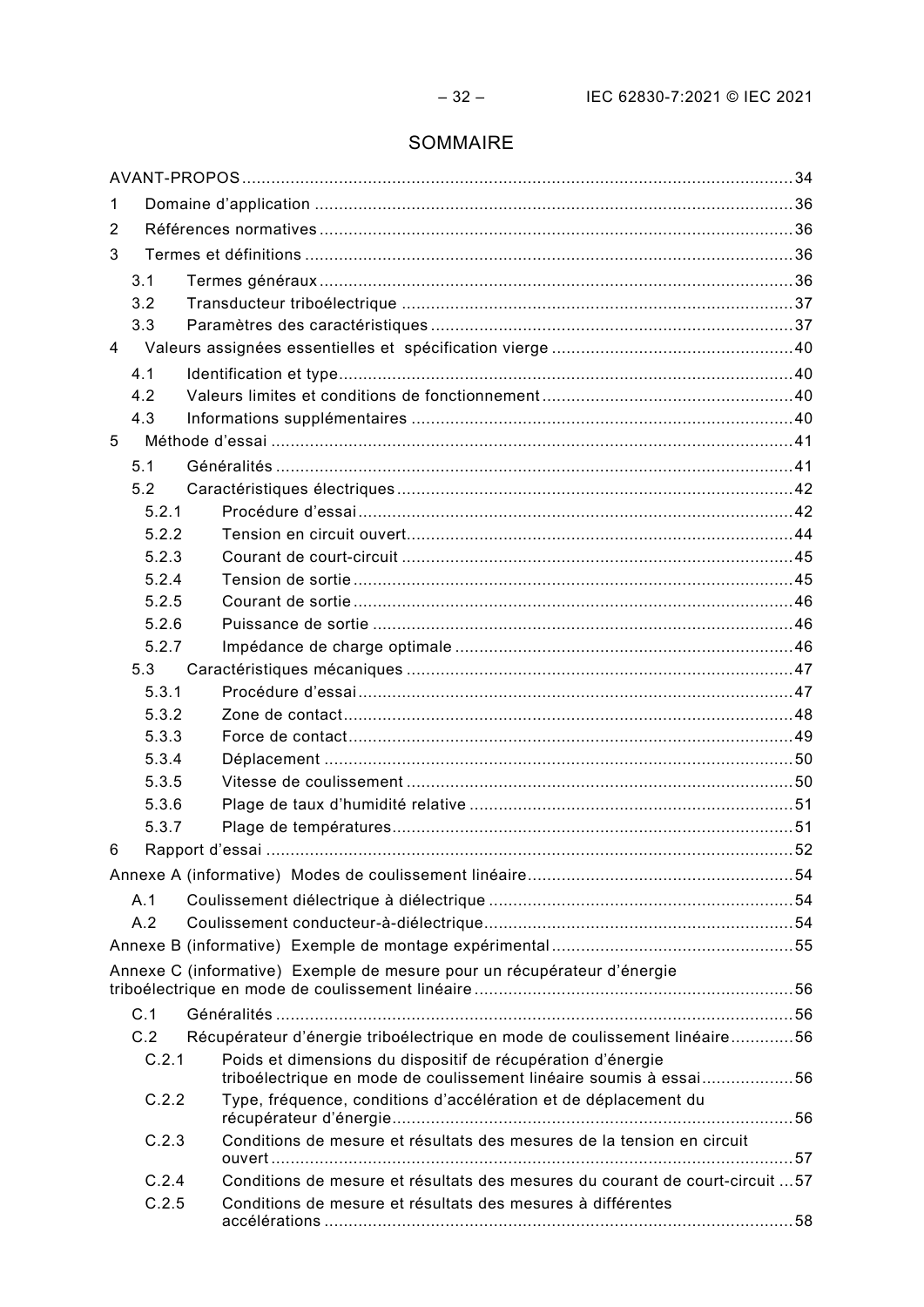| C.2.6 | Conditions de mesure et résultats des mesures à différentes fréquences 59                |  |
|-------|------------------------------------------------------------------------------------------|--|
| C.2.7 | Conditions de mesure et résultats des mesures à différents                               |  |
| C.2.8 | Conditions de mesure et résultats des mesures de la tension et du                        |  |
| C.2.9 | Conditions de mesure et résultats des mesures de la puissance de sortie 61               |  |
|       |                                                                                          |  |
|       |                                                                                          |  |
|       | Figure 1 – Schéma d'un récupérateur d'énergie triboélectrique en mode de                 |  |
|       | Figure 2 - Schéma de circuit équivalent d'un récupérateur d'énergie triboélectrique en   |  |
|       | Figure 3 - Procédure de mesure pour un récupérateur d'énergie triboélectrique en         |  |
|       | Figure 4 – Montage d'essai pour les caractéristiques électriques d'un récupérateur       |  |
|       | Figure 5 - Caractéristique de la tension de sortie instantanée en circuit ouvert 44      |  |
|       | Figure 6 – Caractéristique du courant de sortie de court-circuit instantané45            |  |
|       |                                                                                          |  |
|       | Figure 8 – Caractéristique de la puissance de sortie avec différentes charges externes47 |  |
|       | Figure 9 – Schéma de principe d'un montage d'essai destiné à évaluer la fiabilité 48     |  |
|       | Figure 10 - Tension de sortie pour différentes surfaces de zone de contact49             |  |
|       | Figure 11 - Dépendance de la tension de sortie sur la force de contact49                 |  |
|       | Figure 12 - Tension de sortie lors d'une variation du déplacement entre deux couches     |  |
|       | Figure 13 - Tension de sortie pour différentes vitesses de coulissement 51               |  |
|       | Figure 14 - Tension de sortie pour différents niveaux d'humidité relative51              |  |
|       |                                                                                          |  |
|       | Figure A.1 – Modes de fonctionnement d'un récupérateur d'énergie triboélectrique en      |  |
|       | Figure B.1 - Montage expérimental pour la mise à l'essai d'un récupérateur d'énergie     |  |
|       | Figure C.1 - Photographies du récupérateur d'énergie triboélectrique 56                  |  |
|       | Figure C.2 – Forme d'onde de la tension de sortie instantanée en circuit ouvert 57       |  |
|       | Figure C.3 – Forme d'onde du courant de sortie de court-circuit instantané 57            |  |
|       | Figure C.4 – Forme d'onde de la tension à une fréquence de 5 Hz pour différentes         |  |
|       | Figure C.5 - Caractéristique de la tension de sortie à différentes accélérations 59      |  |
|       | Figure C.6 – Caractéristique de la tension de sortie à différentes fréquences 59         |  |
|       | Figure C.7 – Tension de sortie lors d'une variation des déplacements entre deux          |  |
|       |                                                                                          |  |
|       | Figure C.9 – Caractéristique de la puissance de sortie avec différentes charges          |  |
|       | Tableau 1 – Paramètres de spécification pour les récupérateurs d'énergie                 |  |
|       |                                                                                          |  |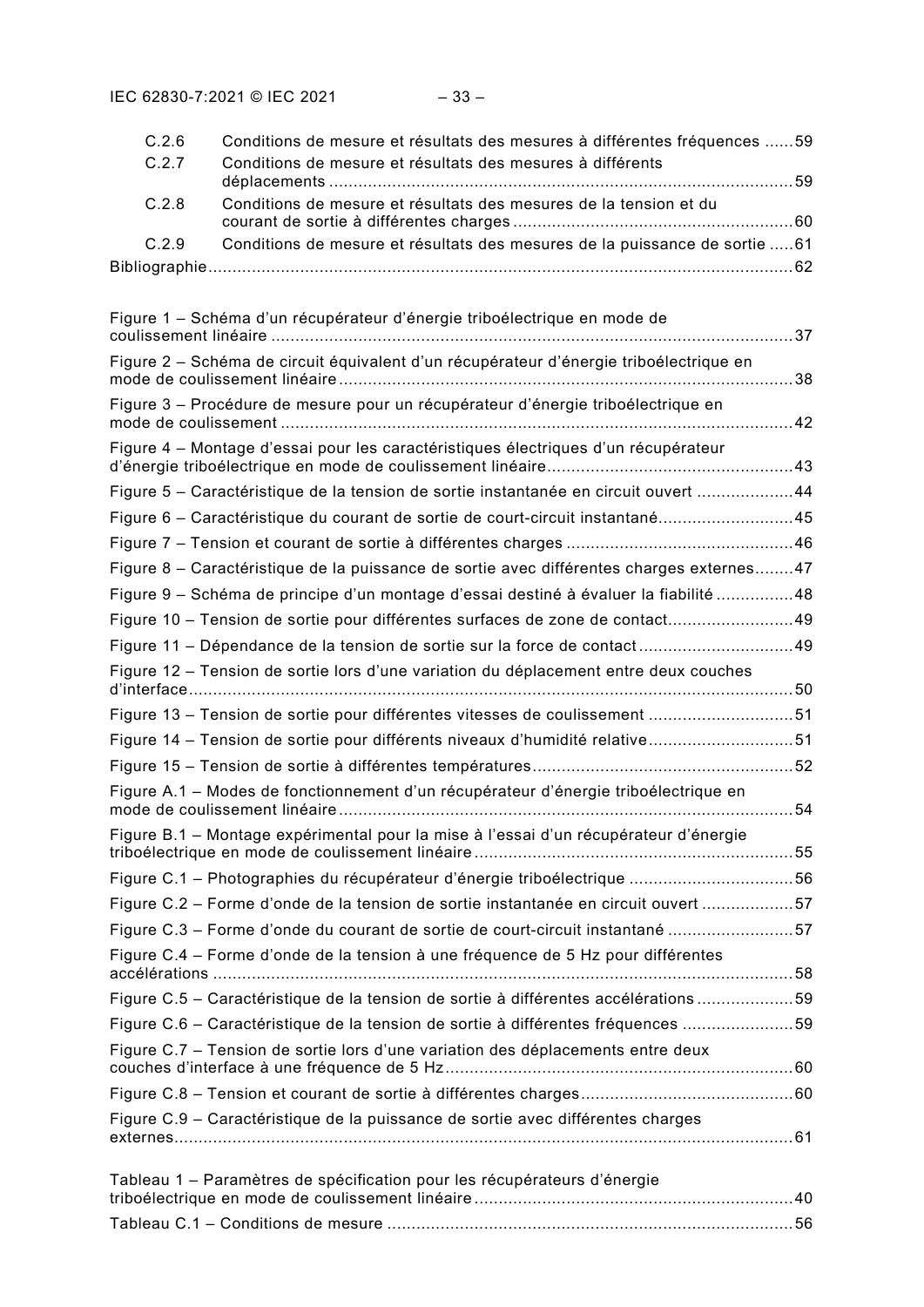#### COMMISSION ÉLECTROTECHNIQUE INTERNATIONALE \_\_\_\_\_\_\_\_\_\_\_\_

# **DISPOSITIFS À SEMICONDUCTEURS – DISPOSITIFS À SEMICONDUCTEURS POUR RÉCUPÉRATION ET GÉNÉRATION D'ÉNERGIE –**

### **Partie 7: Récupération d'énergie triboélectrique en mode de coulissement linéaire**

## AVANT-PROPOS

- <span id="page-8-0"></span>1) La Commission Electrotechnique Internationale (IEC) est une organisation mondiale de normalisation composée de l'ensemble des comités électrotechniques nationaux (Comités nationaux de l'IEC). L'IEC a pour objet de favoriser la coopération internationale pour toutes les questions de normalisation dans les domaines de l'électricité et de l'électronique. A cet effet, l'IEC – entre autres activités – publie des Normes internationales, des Spécifications techniques, des Rapports techniques, des Spécifications accessibles au public (PAS) et des Guides (ci-après dénommés ʺPublication(s) de l'IECʺ). Leur élaboration est confiée à des comités d'études, aux travaux desquels tout Comité national intéressé par le sujet traité peut participer. Les organisations internationales, gouvernementales et non gouvernementales, en liaison avec l'IEC, participent également aux travaux. L'IEC collabore étroitement avec l'Organisation Internationale de Normalisation (ISO), selon des conditions fixées par accord entre les deux organisations.
- 2) Les décisions ou accords officiels de l'IEC concernant les questions techniques représentent, dans la mesure du possible, un accord international sur les sujets étudiés, étant donné que les Comités nationaux de l'IEC intéressés sont représentés dans chaque comité d'études.
- 3) Les Publications de l'IEC se présentent sous la forme de recommandations internationales et sont agréées comme telles par les Comités nationaux de l'IEC. Tous les efforts raisonnables sont entrepris afin que l'IEC s'assure de l'exactitude du contenu technique de ses publications; l'IEC ne peut pas être tenue responsable de l'éventuelle mauvaise utilisation ou interprétation qui en est faite par un quelconque utilisateur final.
- 4) Dans le but d'encourager l'uniformité internationale, les Comités nationaux de l'IEC s'engagent, dans toute la mesure possible, à appliquer de façon transparente les Publications de l'IEC dans leurs publications nationales et régionales. Toutes divergences entre toutes Publications de l'IEC et toutes publications nationales ou régionales correspondantes doivent être indiquées en termes clairs dans ces dernières.
- 5) L'IEC elle-même ne fournit aucune attestation de conformité. Des organismes de certification indépendants fournissent des services d'évaluation de conformité et, dans certains secteurs, accèdent aux marques de conformité de l'IEC. L'IEC n'est responsable d'aucun des services effectués par les organismes de certification indépendants.
- 6) Tous les utilisateurs doivent s'assurer qu'ils sont en possession de la dernière édition de cette publication.
- 7) Aucune responsabilité ne doit être imputée à l'IEC, à ses administrateurs, employés, auxiliaires ou mandataires, y compris ses experts particuliers et les membres de ses comités d'études et des Comités nationaux de l'IEC, pour tout préjudice causé en cas de dommages corporels et matériels, ou de tout autre dommage de quelque nature que ce soit, directe ou indirecte, ou pour supporter les coûts (y compris les frais de justice) et les dépenses découlant de la publication ou de l'utilisation de cette Publication de l'IEC ou de toute autre Publication de l'IEC, ou au crédit qui lui est accordé.
- 8) L'attention est attirée sur les références normatives citées dans cette publication. L'utilisation de publications référencées est obligatoire pour une application correcte de la présente publication.
- 9) L'attention est attirée sur le fait que certains des éléments de la présente Publication de l'IEC peuvent faire l'objet de droits de brevet. L'IEC ne saurait être tenue pour responsable de ne pas avoir identifié de tels droits de brevets et de ne pas avoir signalé leur existence.

La Norme internationale IEC 62830-7 a été établie par le Comité d'études 47 de l'IEC: Dispositifs à semiconducteurs.

Le texte de cette Norme internationale est issu des documents suivants:

| <b>FDIS</b>  | Rapport de vote |
|--------------|-----------------|
| 47/2676/FDIS | 47/2686/RVD     |

Le rapport de vote indiqué dans le tableau ci-dessus donne toute information sur le vote ayant abouti à l'approbation de cette Norme internationale.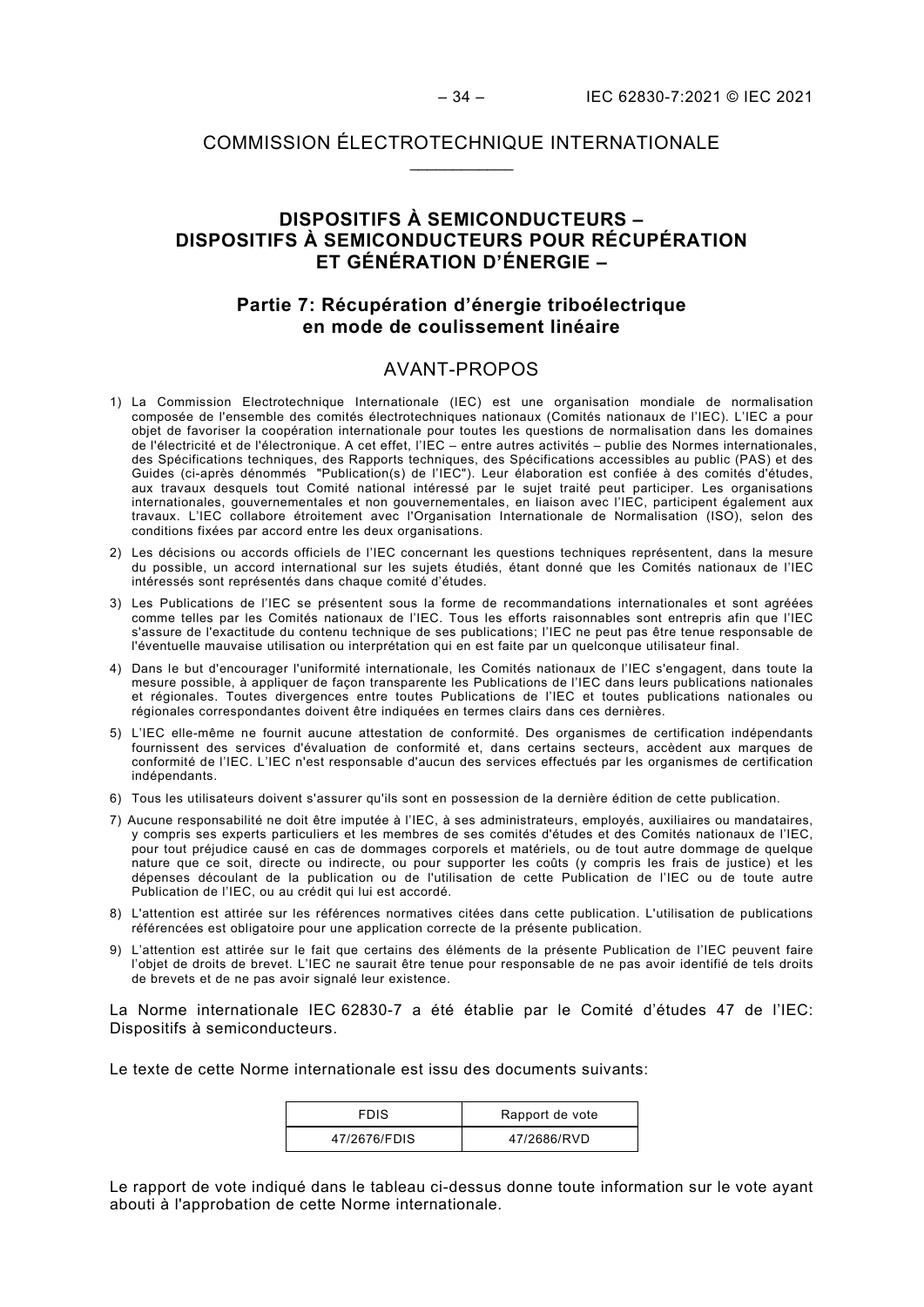IEC 62830-7:2021 © IEC 2021 – 35 –

Le présent document a été rédigé selon les Directives ISO/IEC, Partie 2.

Une liste de toutes les parties de la série IEC 62830, publiées sous le titre général *Dispositifs à semiconducteurs – Dispositifs à semiconducteurs pour récupération et génération d'énergie*, peut être consultée sur le site web de l'IEC.

Le comité a décidé que le contenu du présent document ne sera pas modifié avant la date de stabilité indiquée sur le site web de l'IEC sous "http://webstore.iec.ch" dans les données relatives au document recherché. A cette date, le présent document sera

- reconduit,
- supprimé,
- remplacé par une édition révisée, ou
- amendé.

**IMPORTANT – Le logo "colour inside" qui se trouve sur la page de couverture de cette publication indique qu'elle contient des couleurs qui sont considérées comme utiles à une bonne compréhension de son contenu. Les utilisateurs devraient, par conséquent, imprimer cette publication en utilisant une imprimante couleur.**